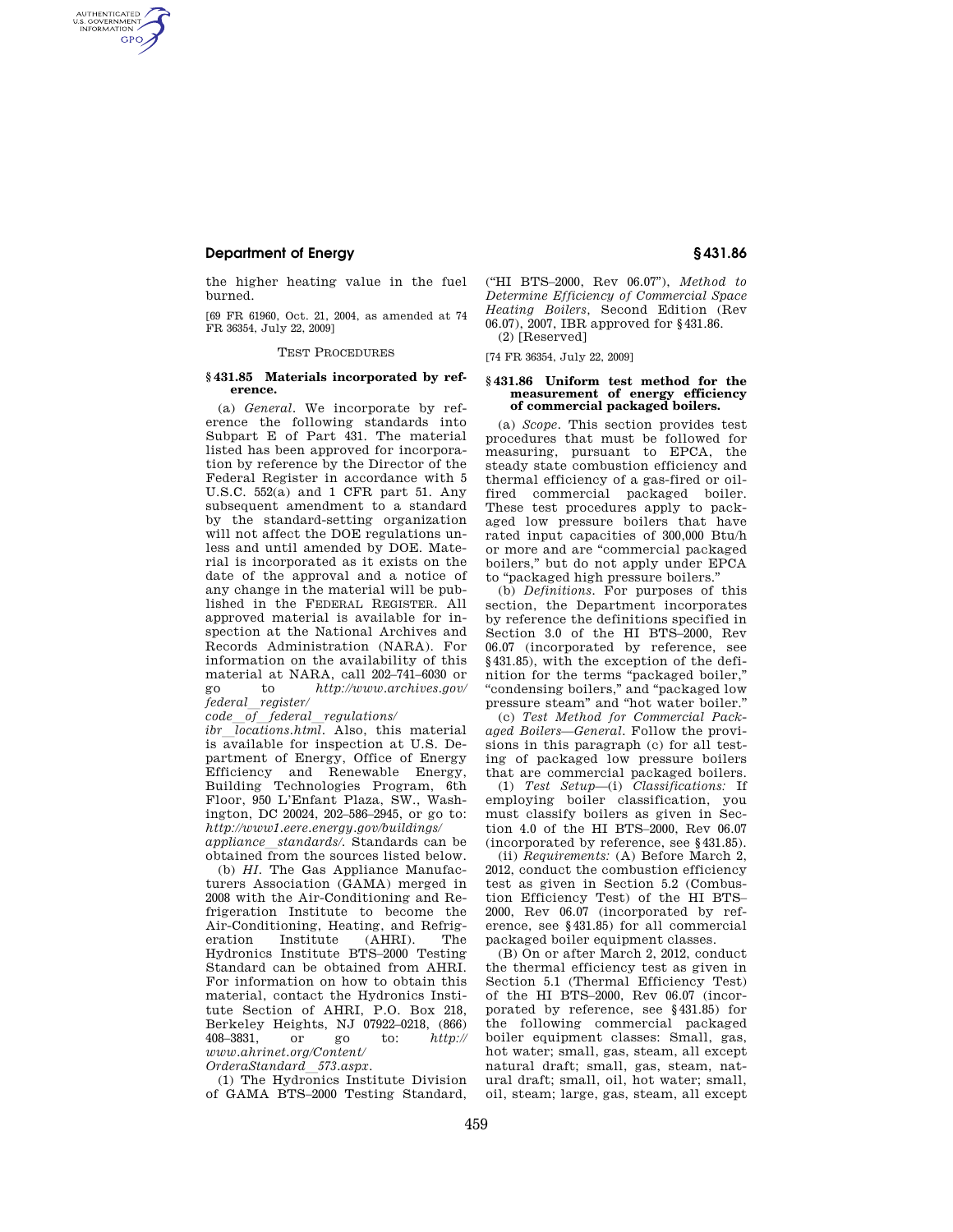natural draft; large, gas, steam, natural draft; and large, oil, steam. On or after March 2, 2012, conduct the combustion efficiency test as given in Section 5.2 (Combustion Efficiency Test) of the HI BTS–2000, Rev 06.07 for the following commercial packaged boiler equipment classes: Large, gas-fired, hot water and large, oil-fired, hot water.

(iii) *Instruments and Apparatus:* (A) Follow the requirements for instruments and apparatus in sections 6 (Instruments) and 7 (Apparatus), of the HI BTS–2000, Rev 06.07 (incorporated by reference, see §431.85), with the exception of section 7.2.5 (flue connection for outdoor boilers) which is replaced with paragraph  $(c)(1)(iii)(B)$  of this section:

(B) *Flue Connection for Outdoor Boilers:* Consistent with the procedure specified in section 7.2.1 of HI BTS–2000, Rev 06.07 (incorporated by reference, see §431.85), the integral venting used in oil-fired and power gas outdoor boilers may be modified only to the extent necessary to permit the boiler's connection to the test flue apparatus for testing.

(iv) *Test Conditions:* Use test conditions from Section 8.0 (excluding 8.6.2) of HI BTS–2000, Rev 06.07 (incorporated by reference, see §431.85) for combustion efficiency testing. Use all of the test conditions from Section 8.0 of HI BTS–2000, Rev 06.07 for thermal efficiency testing.

(2) *Test Measurements*—(i) *Non-Condensing Boilers:* (A) *Combustion Efficiency.* Measure for combustion efficiency according to sections 9.1 (excluding sections 9.1.1.2.3 and 9.1.2.2.3), 9.2 and 10.2 of the HI BTS–2000, Rev 06.07 (incorporated by reference, see §431.85).

(B) *Thermal Efficiency.* Measure for thermal efficiency according to sections 9.1 and 10.1 of the HI BTS–2000, Rev 06.07 (incorporated by reference, see §431.85).

(ii) *Procedure for the Measurement of Condensate for a Condensing Boiler.* For the combustion efficiency test, collect flue condensate as specified in Section 9.2.2 of HI BTS–2000, Rev 06.07 (incorporated by reference, see §431.85). Measure the condensate from the flue gas under steady state operation for the 30 minute collection period during the 30 minute steady state combustion

## **§ 431.86 10 CFR Ch. II (1–1–11 Edition)**

efficiency test. Flue condensate mass shall be measured immediately at the end of the 30 minute collection period to prevent evaporation loss from the sample. The humidity of the room shall at no time exceed 80 percent. Determine the mass of flue condensate for the steady state period by subtracting the tare container weight from the total container and flue condensate weight measured at the end of the test period. For the thermal efficiency test, collect and measure the condensate from the flue gas as specified in Section 9.1.1 and 9.1.2 of HI BTS–2000, Rev 06.07.

(iii) *A Boiler That is Capable of Supplying Either Steam or Hot Water*—(A) *Testing.* For purposes of EPCA, before March 2, 2012, measure the combustion efficiency of any size commercial packaged boiler capable of supplying either steam or hot water either by testing the boiler in the steam mode or by testing it in both the steam and hot water modes. On or after March 2, 2012, measure the combustion efficiency and thermal efficiency of a large (fuel input greater than 2,500 kBtu/h) commercial packaged boiler capable of supplying either steam or hot water either by testing the boiler for both efficiencies in steam mode, or by testing the boiler in both steam and hot water modes measuring the thermal efficiency of the boiler in steam mode and the combustion efficiency of the boiler in hot water mode. Measure only the thermal efficiency of a small (fuel input of greater than or equal to 300 kBtu/h and less than or equal to 2,500 kBtu/h) commercial packaged boiler capable of supplying either steam or hot water either by testing the boiler for thermal efficiency only in steam mode or by testing the boiler for thermal efficiency in both steam and hot water modes.

(B) *Rating.* If testing a large boiler only in the steam mode, use the efficiencies determined from such testing to rate the thermal efficiency for the steam mode and the combustion efficiency for the hot water mode. If testing a large boiler in both modes, rate the boiler's efficiency for each mode based on the testing in that mode. If testing a small boiler only in the steam mode, use the efficiencies determined from such testing to rate the thermal